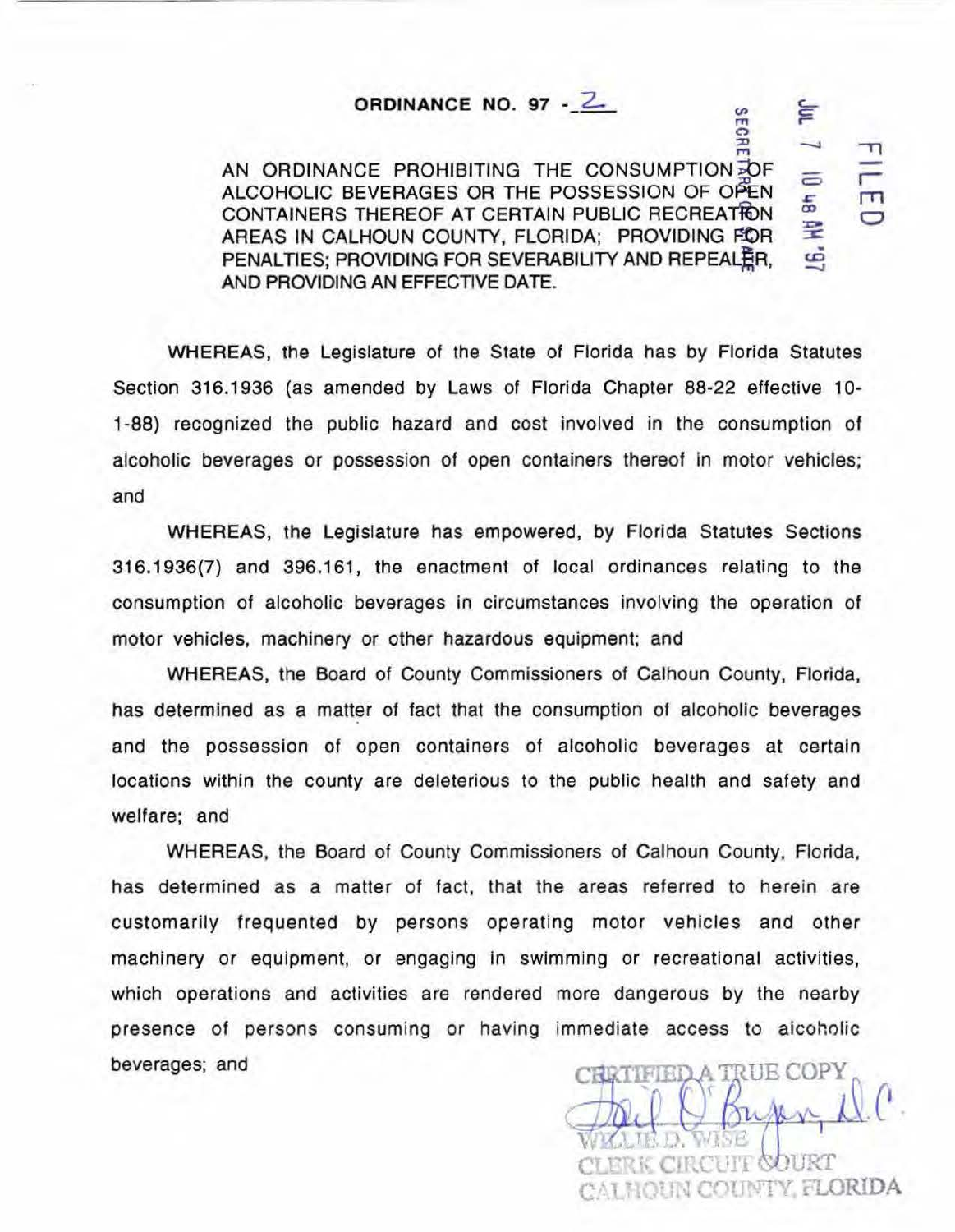WHEREAS, the Board of County Commissioners of Calhoun County, Florida, has determined as a matter of fact, that the imposition of reasonable restrictions on the consumption of alcoholic beverages and the possession of open containers in certain areas will enhance the safe operation of motor vehicles and in other activities at those areas;

NOW, THEREFORE, BE IT ENACTED BY THE BOARD OF COUNTY COMMISSIONERS OF CALHOUN COUNTY, FLORIDA:

This ordinance of Calhoun County, Florida be the same as hereby enacted to read as follows:

**1. Common Title:** This ordinance shall be known and may be cited as the Open Container Ordinance.

2. **Definitions :** 

A. "Open Container" shall mean in any container which is immediately capable of being consumed from, or the seal of which has been broken.

B. "Within the vicinity of" shall mean within 750 feet of any of the areas specifically named herein (or any portion of said area), provided that there is located within 750 feet of said area (or any portion thereof) any motor vehicle or on-going recreational activity, any flotation device or other machinery.

C. "Public Property• shall include the property owned by Calhoun County, Florida, described in Exhibit "A" annexed hereto.

3. It shall be unlawful for any person to possess and no person shall possess any open container of an alcoholic beverage on any public property as herein defined.

4. It shall be unlawful for any person to consume. and no person shall consume, any alcoholic beverages on any public property as herein defined.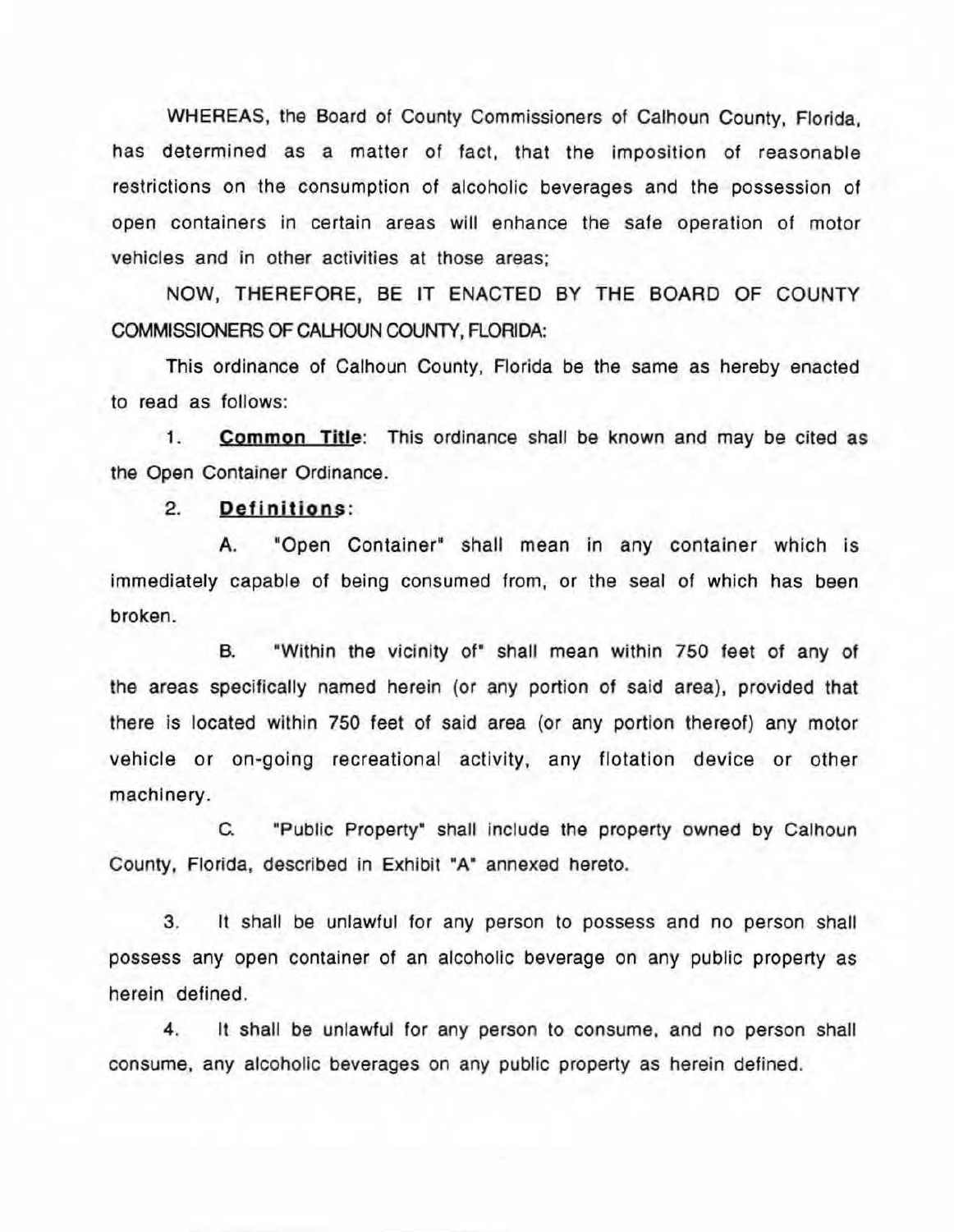5. **Penalties:** Any person who violated any provision of this ordinance shall be guilty of a misdemeanor of the second degree, punishable as provided by general law.

6. Severability and Repealer: If any subsection, section, paragraph, sentence, clause or phrase of this ordinance is held for any reason to be unconstitutional, void or invalid for any reason, the validity of the remaining portion of the ordinance shall not be affected thereby. All other ordinances or portion of ordinances in force at the time this ordinance becomes effective which are in conflict with any provision hereof, shall be deemed to have been repealed and are repealed to the extent of any such conflict: otherwise to remain in full force and effect.

7. Effective Date: This ordinance shall become effective as provided by law.

THE FOREGOING ORDINANCE WAS ENACTED BY THE BOARD OF COUNTY COMMISSIONERS OF CALHOUN COUNTY, FLORIDA, this the  $/4$  day of 1997.

Chairman DONNELL WHITFIFI D

ATTES7 WILLIE D. WISE

**CLERK**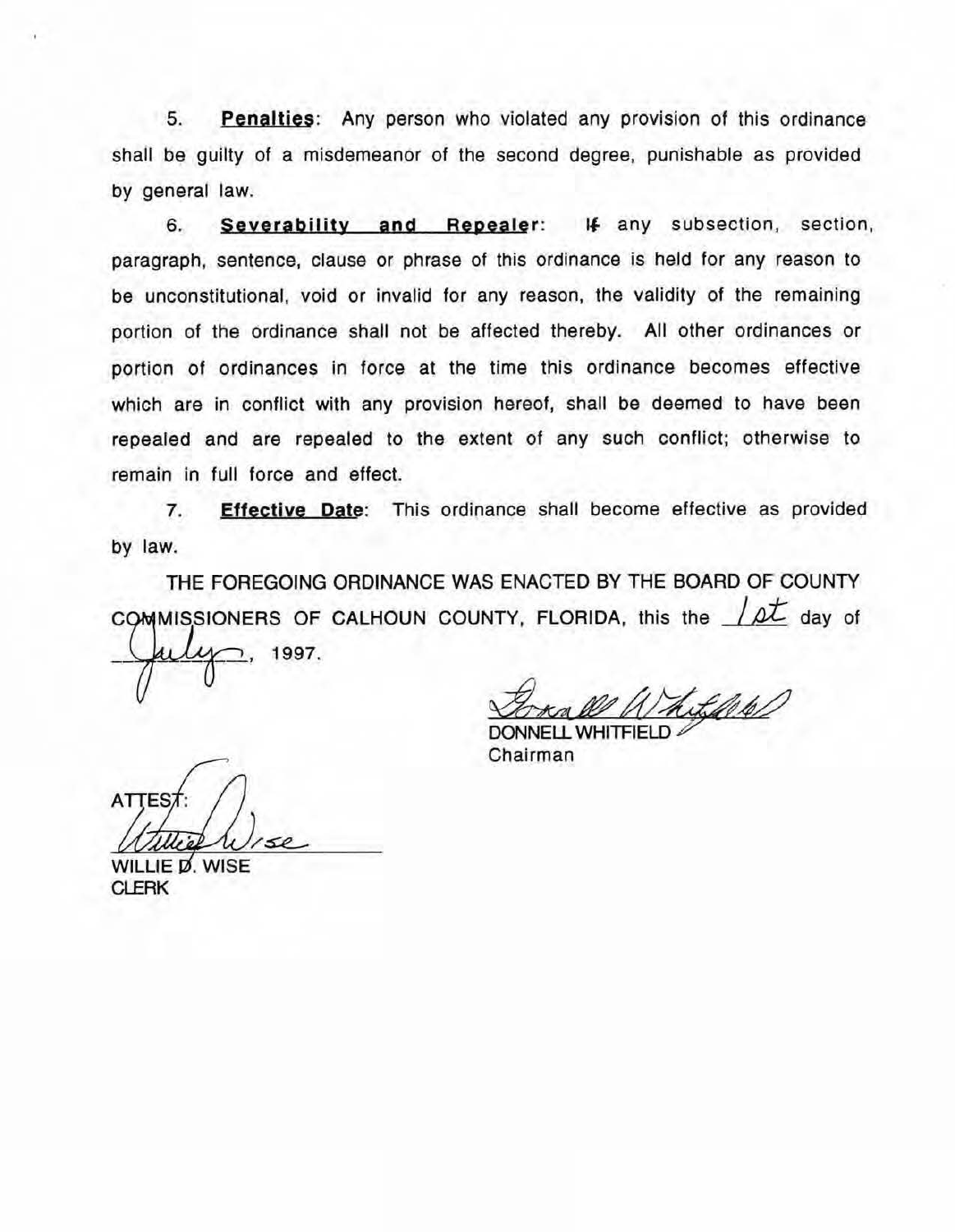## EXHIBIT "A"

## **CALHOUN COUNTY PARKS & BOAT RAMPS**

| Name                              | <b>Section</b>   | Township | Range   |
|-----------------------------------|------------------|----------|---------|
| Chipola River Park                | 6                | 1 South  | 9 West  |
| <b>Stone's Landing</b>            | 12               | 3 South  | 10 West |
| <b>Cypress Creek</b>              | 12               | 3 South  | 10 West |
| Oak Grove                         | 12               | 3 South  | 10 West |
| Sam Atkins Park                   | 30               | 1 North  | 8 West  |
| Ocheesee Landing                  | 7                | 2 North  | 7 West  |
| John Redd Landing                 | $\boldsymbol{7}$ | 1 North  | 8 West  |
| Johnny Boy Landing                | 19               | 2 North  | 9 West  |
| Parrish Lake Landing #1           | 14               | 1 North  | 8 West  |
| Parrish Lake Landing #2           | 15               | 1 North  | 8 West  |
| Henderson Mill                    | 18               | 2 North  | 8 West  |
| 4 Mile Creek Park                 | 31               | 1 North  | 9 West  |
| C.W. Shelton Park                 | 36               | 2 North  | 10 West |
| Lamb Eddy Landing                 | $\bf 8$          | 1 North  | 9 West  |
| Pine Island Volunteer Fire Dept.  | 21               | 1 North  | 8 West  |
| Red Oak Volunteer Fire Dept.      | 16               | 1 North  | 9 West  |
| West End Volunteer Fire Dept.     | 31               | 1 North  | 9 West  |
| County Road Yard                  | 31               | 1 North  | 8 West  |
| Scotts Ferry Volunteer Fire Dept. | 21               | 2 South  | 9 West  |
| Kinard Volunteer Fire Dept.       | 33               | 2 South  | 10 West |
| Neal's Landing                    | $\overline{4}$   | 1 South  | 8 West  |
| Hugh Creek Library                | 31               | 1 South  | 8 West  |